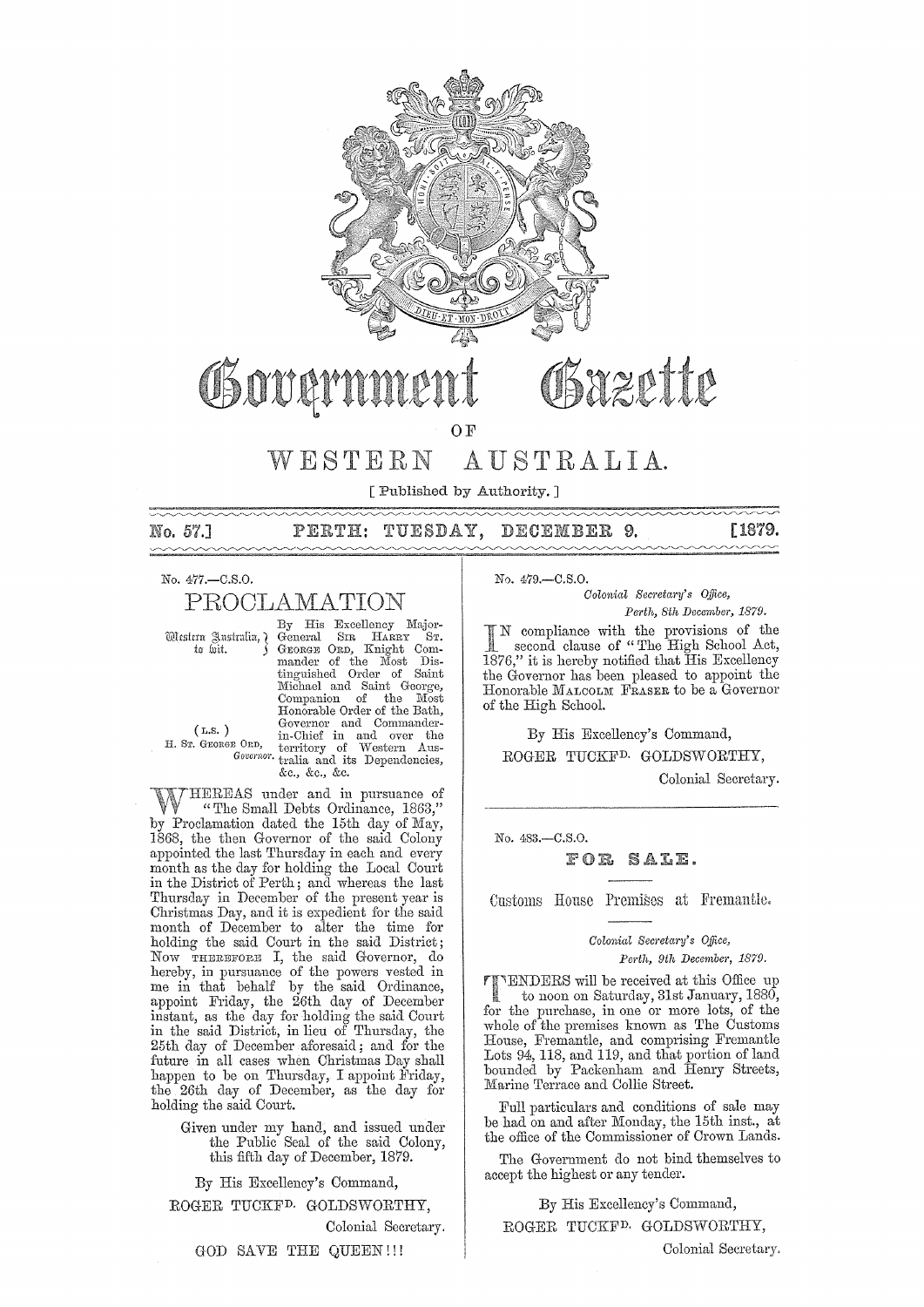## No. 478.-C.S.O. TENDERS ACCEPTED for 1880.

Colonial Secretary's Office, Perth, 6th December, 1879.

Shoeing Police Horses.

|                                                                   |   |       | New Shoes<br>per set. | Removes<br>per set. |         |
|-------------------------------------------------------------------|---|-------|-----------------------|---------------------|---------|
| Albany.<br>McKail & Co.<br>$\rightarrow \rightarrow \rightarrow$  |   | s.    | đ.<br>$6\;10$         | 8.<br>3             | d.<br>5 |
| $Albany\ Road$ (131-Mile Station).<br>Flindell, Mary<br>$\ddotsc$ |   | 7     | 0                     | 3.                  | 6       |
| $Albany\ Road$ (36-Mile Station).<br>Watts, Frederick             |   | $6 -$ | 0                     | 4                   | 0       |
| Bannister.<br>Watts, Frederick                                    | . | 6     | 0                     | 4                   | 0       |
| Bunbury.<br>Keen, A. R.                                           | . |       | 410                   | 3                   | 0       |
| Champion Bay.<br>Armstrong, F. G.                                 |   | 6     | 0                     | 3                   | 0       |
| Dongarra.<br>Clarkson, E. W.                                      | . | 7     | 0                     | 4                   | 0       |
| Fremantle.<br>Brown, F. G.                                        | . | 5.    | 6                     | 3                   | 0       |
| Guildford.<br>Chatterton, Edward                                  | . | 5     | 8                     | 2                   | 8       |
| Gingin.<br>Baynham, J.                                            | . | 7     | 0                     | 4                   | 0       |
| Gordon River.<br>Flindell, Mary                                   |   | 7     | 0                     | 3                   | 6       |
| Greenough.<br>Wilding, Edward                                     | . | 7     | 0                     | 4                   | 0       |
| Kojonup.<br>Flindell, Mary                                        | . | 7     | 0                     | 3                   | 6       |
| Mount Barker.<br>Cooper, W. J.                                    | . | 6     | 6                     | 3                   | 6       |
| Minninup.<br>Trigwell, H., Jun.                                   |   | 6     | 0                     | 3                   | 0       |
| Northampton.<br>Crowther & Mitchell                               |   | 6     | 8                     | 3                   | 4       |
| Northam.<br>Kirk, Francis                                         |   | 5     | 0                     | 2                   | 0       |
| New castle.<br>Martin, James<br>$\dddotsc$                        |   | 5     | 0                     | 2                   | 0       |
| Perth.<br>Sowden & Start                                          |   | 5     | 0                     | 2                   | 6       |
| Williams River.<br>Kenworthy, J. A.                               |   | 6     | 0                     | 3                   | 0       |
| York.<br>Pyke, Joseph<br>$\overline{\phantom{a}}$ .               |   | 5     | 0                     | 2                   | 6       |

Annual Supplies. Busselton. Lockhart, R., @ various prices.

Forage for Police Horses. Williams.

Quinn, Michael,—Hay and Chaff @ £7 10s.  $\overline{\psi}$  ton; Corn @ 5s. 6d.  $\overline{\psi}$  bushel. By His Excellency's Command,<br>ROGER TUCKF<sup>D.</sup> GOLDSWORTHY,

Colonial Secretary.

#### No. 480.-C.S.O.

Colonial Secretary's Office,<br>Perth, 5th December, 1879.

THEREAS the Electors of the Municipality of Albany failed to elect a Chairman for such Municipality, pursuant to<br>the provisions of "The Municipal Institutions<br>Act, 1876": It is hereby notified, for general information, that under and by virtue of the power vested in the Governor by "The Municipal Institutions Act, 1876, Amendment Act, 1878," His Excellency has been pleased<br>to appoint Wednesday, the 17th day of<br>December instant, at the Albany Court House, as the day and place for holding such Election, as and His Excellency has nominated and appointed GUSTAVUS E. C. HARE, Esquire, Government Resident, the Presiding and Returning Officer at such Election.

By His Excellency's Command, ROGER TUCKF<sup>D.</sup> GOLDSWORTHY, Colonial Secretary.

No. 476 .- C.S.O.

Colonial Secretary's Office, Perth, 4th December, 1879.

IS Excellency the Governor has been pleased to appoint PEMBERTON WAL-COTT, Esq., to be Inspector of the Pearl Shell<br>Fisheries, Sub-Collector of Revenue, and an<br>Officer of Customs.

By His Excellency's Command, ROGER TUCKF<sup>D.</sup> GOLDSWORTHY. Colonial Secretary

#### No. 482 .- C.S.O.

Colonial Secretary's Office,<br>Perth, Sth December, 1879.

THENDERS (endorsed "Tender for Truck-<br>ing, (as the case may be") will be received at<br>this Office until noon of Wednesday, the 24th December, from persons willing to undertake the Trucking on the undermentioned Jetties for one year, from 1st day of January, 1880 (or<br>for a period not exceeding three years), in accordance with rates and terms specified in clause 22 of the Jetty Regulations, published in the Government Gazette of the 24th December, 1878:

- Fremantle, Geraldton, Bunbury,
- Busselton.

The Government will reserve to themselves the right to terminate the Contract at any time by giving three months' notice.

The Government do not bind themselves to accept the highest or any tender, and will require the guarantee of two responsible persons

for the due performance of the contract.<br>Forms of Tender may be had on application<br>to the various Resident Magistrates, and at the Public Offices, Perth; and no tender will be entertained unless rendered on the prescribed form.

By His Excellency's Command, ROGER TUCKF<sup>D.</sup> GOLDSWORTHY, Colonial Secretary.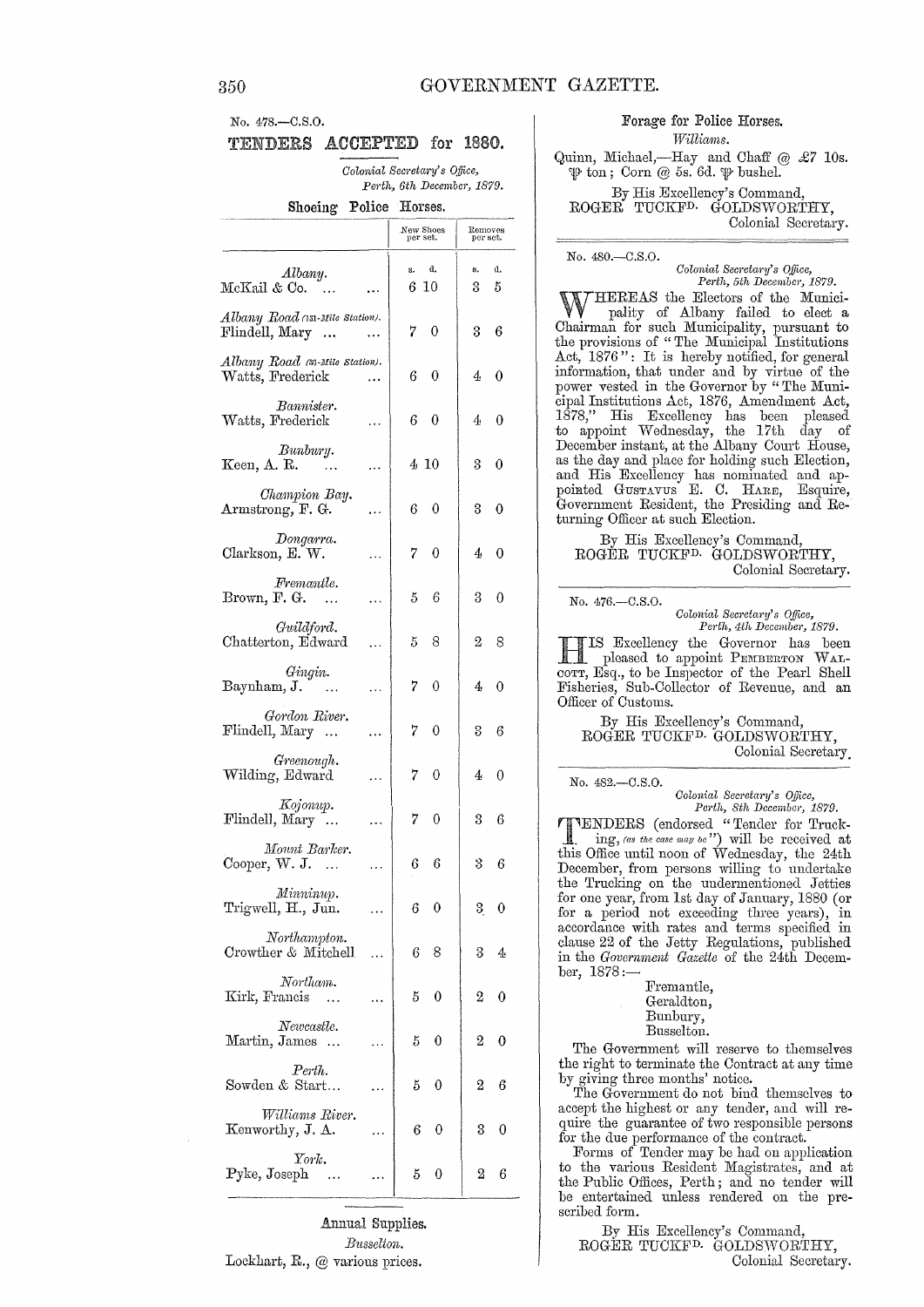No. 471.-C.S.O.

## CONVEY ANCE OF MAILS.

*Colonial Secretary's Office,* 

*Puth, 29th November, 1879.* 

rr'ENDERS (in duplicate, endorsed" Tenders for *(as the case may be)* Mail,") will be received at this Office until noon of Saturday, the 20th December, 1879, for the conveyance of the undermentioned Mails for one year;-

1. From Quindalup to Cape Hamlin, and *vice versa*, once a week, on horseback.

2. From Lockville to Yoganup, and *vice versa*, once a week, on horseback.

The arrival and departure of the Mails will be subject to instructions from the Postmaster General, and liable to alterations at any time during the year.

Two approved sureties will be required to join the Contractor in a guarantee for the due fulfilment of the dnties contracted to be performed.

Special Forms of Tender, with conditions attached, may be had on application to the various Resident Magistrates, and at the General Post Office, Perth; and no Tender will be entertained unless rendered on the preseribed form.

The Government will reserve to themselves the right to terminate the Contract at any time by giving three months' notice.

The Government do not bind themselves to accept the lowest or any Tender.

Further information may be had on application to the Postmaster General.

> By His Excellency's Command, LAURENCE S. ELIOT, for Colonial Secretary, Absent on Duty.

No. 464.-C.S.O.

*Colonial EieC)'etal'Y's Office, Perth, 24th November, 1879.*  '["ENDERS (endorsed" 'fender for Transport,") will be received at this Office until

noon of Wednesday, the 17th day of December, 1879, from persons willing to supply Oarriages and Horses for the use of Officers of the Government travelling on Duty.

Tenders to state the charge for the following:

 $For$  *Country Journeys:* 

Carriage and Pair of Horses,  $\mathfrak{P}$  diem, with and without Driver.

Carriage and Single Horse,  $\mathcal P$  diem, with and without Driver.

Saddle Horse,  $\psi$  diem.

 $For\, Journeys\, between\, Perl\, and\, 2.$ *mantle, and Perth and Guildford:* 

Carriage and Pair of Horses, *"17'* diem, with and without Driver.

Carriage and Single Horse,  $\mathfrak{P}$  diem, with and without Driver.

Saddle Horse  $\Psi$  diem.

The Government do not bind themselves to accept the lowest or any tender, and will require a guarantee of two responsible persons for the due performance of the Oontract.

Forms of Tender may be had on application to the various Resident Magistrates, and at the Public Offices, Perth; and no tender will be entertained unless rendered on the prescribed form.

> By His Excellency's Oommand, LAURENCE S. ELIOT, *for* Colonial Secretary, Absent on Duty.

No. 465.-C.8.0.

*Colonial Secretary's Office, Perth, 24th November, 1879.* 

**FIENDERS** (endorsed "Tender for Burial of : Paupers, at *(as the case may be")* will be received at this Office until noon of Wednesday, the 17th day of December, 1879, from persons willing to undertake the Burial of Paupers at Perth, York, Bunbury, Albany, Champion Bay, and Northampton, during the year 1880. Tenders must state the price for the burial of an adult or child respectively. At Champion Bay and Northampton coffins will be provided by the Government.

Contractors to find Pall and everything necessary for properly conducting the funeral.

The Government do not bind themselves to accept the lowest or any tender, and will require the guarantee of two responsible persons for the due performance of the Contract.

Forms of Tender may be had on application to the various Resident Magistrates, and at the Public Offices, Perth; and no tender will be entertained unless rendered on the prescribed form.

> By His Excellency's Command, LAURENCE S. ELIOT, for Colonial Secretary,

> > Absent on Duty.

No. 481.-C.S.O.

*Colonial Secretary's Office, Pm·th, 8th December,* 1879.

IS Excellency the Governor directs it to be notified, that he has received a Return of the Election of Mr. WILLIAM OSBORNE, as a Councillor for the North Ward of the city of Perth, *vice* Mr. McKenzie, resigned.

By His Excellency's Command, ROGER TUCKF<sup>D.</sup> GOLDSWORTHY, Colonial Secretary.

#### $Department of Public Works,$ *Perth, 18th November, 1879.*

 $\mathcal{T}$  TENDERS (endorsed "Tender for Roe-I bourne Court House,") will be received at this Office until noon of Saturday, the 17th January, 1880, from persons willing to erect a Court House at Roebourne.

Plans and Specification may be seen at the Office of the Government Resident, Roebourne.

Tenders to state the shortest time in which the work will be completed.

The Government do not bind themselves to accept the lowest or any tender, and will require the guarantee of two responsible persons for the due performance of the Contract.

Forms of Tender may be had on application to the various Resident Magistrates, and at the Public Works' Office, Perth, where Plans, Specifications, Conditions, and full particulars can be obtained.

No tender will be entertained unless on the prescribed form.

JAS. H. THOMAS,

Director of Public Works.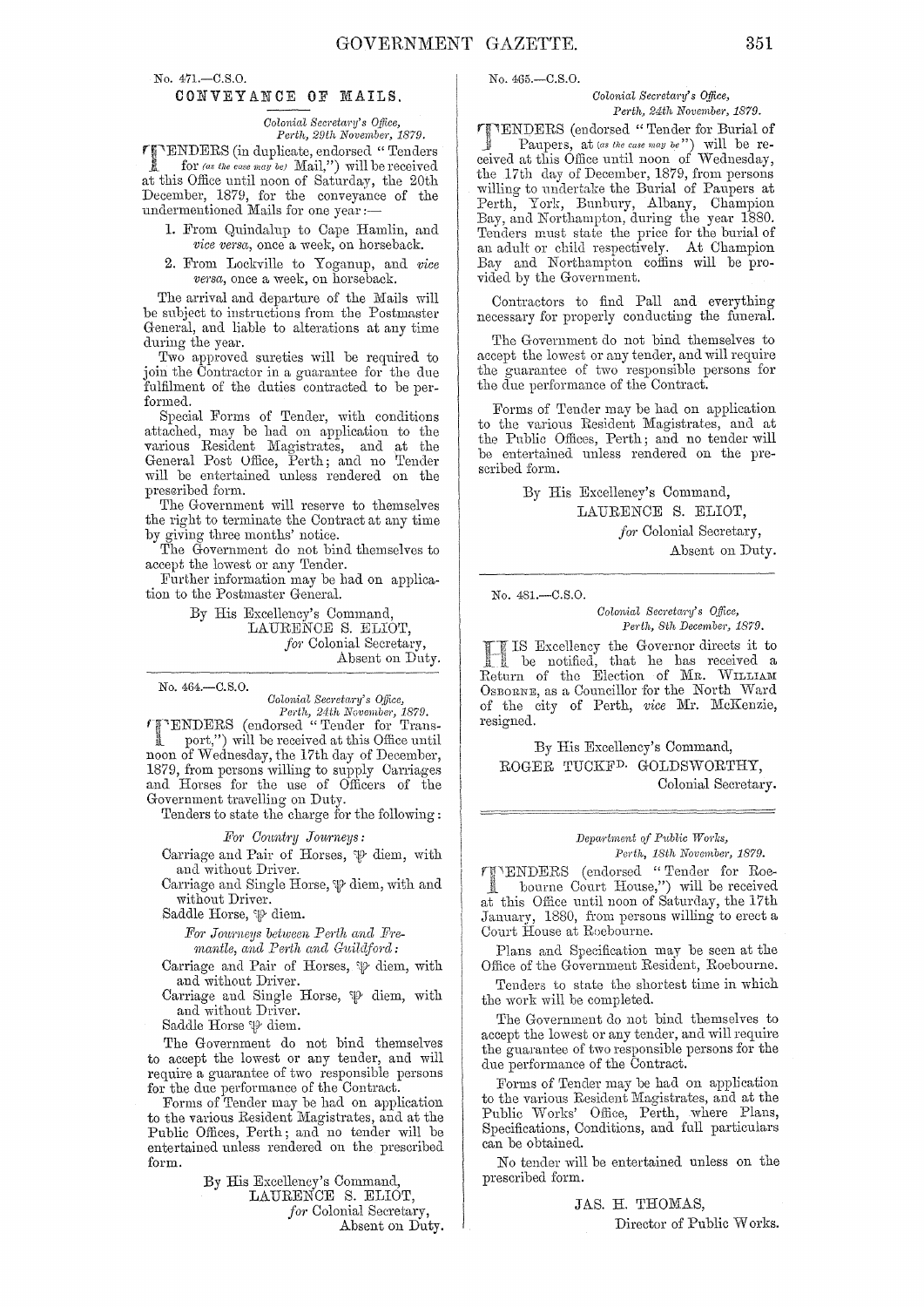#### NOTIOE.

NOTICE is hereby given, for the informa-<br>tion of the public, that from and after<br>the let Laurence 1990. Moreo Orders will be the 1st January, 1880, Money Orders will be issued at the General Post Office, Perth, on the Money Order Office at Hong' Kong for any of the undermentioned British Post Offices in China:-

> Hong Kong (including Macao), Hoihow, Canton, Swatow, Amoy, Foochow, Ningpo, Shanghai, Hankow.

#### W. A. STONE,

Acting Postmaster General and General Superintendent of Telegraphs. General Post Office, Perth,  $\}$ 

8th December, 1879.

#### DEPARTMENT OF LAND TITLES.

<sup>197</sup><sub>579</sub> Transfer of Land Act, 1874.<br> **TRAKE NOTICE** that Charles Lloyd of Toodyay TAKE NOTICE that Charles Lloyd of Toodyay farmer has made application to be certificated as the owner of an estate in fee simple in possession in the following pareel of land situate in the Avon District containing 605 acr in the occupation of the applicant viz: so much of

*Location V*  as is *bounded on the TV* by a line of 142 chains extending South-South-East hom the South-West corner of Newcastle townsite.

On the S by an East-North-East line of 4 chains 50 links to a public road.

 $On the E$  by the said road leading towards Newcastle to a spot 5 chains Sonthward from a finger-post placed at the junction of roads leading from Baylup and Sinclair's causeway.

Then by a line measuring about 11 chains 20 links and extending East-North-East from said spot on road to the left bank of the Avon river.

*Then* by the said river downwards to the Southern boundary of Newcastle townsite measuring 72 chains 50 links. All bearings magnetic.

AND FURTHER TAKE NOTICE that all other persons claiming to have any estate right title or interest in the<br>above land ARE HEREBY REQUIRED to lodge with the<br>Registrar of Titles on or before the 3rd day of January 1880 a *oaveat* forbidding the same from being brought under the Act.

> J. C. H. JAMES, Commissioner of Land Titles.

3rd December, 1879.

#### $\frac{102}{1879}$ Transfer of Land Act, 1874 (Section 51).

TAKE NOTICE that Anne Pollard widow and<br>relict of the late John Pollard of the Williams<br>deceased has made application as administratrix of the<br>estate and effects of the said John Pollard deceased<br>intestate to be registered

*Locations* 76, 119

December 2, 1879.

as the same respectively are described in volume V. folia 293 and 292 of the Register Book of the Office of Titles.

AND FURTHER TAKE NOTICE that all other persons claiming to have any estate right title or interest in the above land ARE HEREBY REQUIRED to lodge with the Registrar of Titles on or before the 231d day of Decem-<br>ber instant a *caveat* forbidding the same from being<br>brought under the Act.

J. C. H. JAMES, Commissioner of Land Titles.

#### Crown Lands' Office,

Perth, 1st December, 1879.<br> **B** ETURN of Applications for Leases and<br> **D** Licenses of Crown Lands approved during November, 1879:-

| No.                                                                                             | Applicant.                                                                                                                                                                                                                                                                                                               | Class.                                                                                                                      | Acres.                                                                              | Rent.                                                                                                                                                                                                                                                                                       |
|-------------------------------------------------------------------------------------------------|--------------------------------------------------------------------------------------------------------------------------------------------------------------------------------------------------------------------------------------------------------------------------------------------------------------------------|-----------------------------------------------------------------------------------------------------------------------------|-------------------------------------------------------------------------------------|---------------------------------------------------------------------------------------------------------------------------------------------------------------------------------------------------------------------------------------------------------------------------------------------|
| 320<br>799<br>1653<br>1660<br>1661<br>1665<br>1669<br>1680<br>1683<br>1694<br>A 4509<br>,, 4623 | AVON.<br>William Ewart<br><br>Chas. Taylor<br><br>Pat. Murphy<br>$\cdots$<br>J. H. Monger<br><br>Thos. Enright<br>$\cdots$<br>Alex. Ferguson, junr.<br>Thos. B. Morse<br>.<br>A. G. Twine<br><br>$\ddotsc$<br>John Bouser<br>$\cdots$<br><br>William J. Bouser<br>.<br>J. H. Monger<br><br>Jas. Morrell<br>$\ddotsc$<br> | S.O. Lea.<br>,,<br>S.O. Lic.<br>,,<br>,,<br>$\bullet$<br>$\overline{\phantom{a}}$<br>$\bullet$<br>,,<br>ï<br>$\overline{2}$ | 100<br>500<br>100<br>200<br>100<br>100<br>100<br>187<br>100<br>100<br>3500<br>20000 | £<br>s. d.<br>3<br>15<br>0<br>250<br>$\mathbf 0$<br>$2\,$ $10$<br>$\bf{0}$<br>5<br>$\theta$<br>$\overline{0}$<br>$\frac{2}{2}\frac{10}{10}$<br>$\mathbf 0$<br>$\mathbf 0$<br>$\overline{2}$ 10<br>0<br>6<br>413<br>210<br>$\theta$<br>$2\overline{10}$<br>$\theta$<br>3 10<br>0<br>210<br>0 |
| 1662                                                                                            | COCKBURN SOUND.<br>Mich. Murphy<br>                                                                                                                                                                                                                                                                                      | S.O. Lie.                                                                                                                   | 100                                                                                 | $2\,10$<br>0                                                                                                                                                                                                                                                                                |
| 1627<br>1697<br>A 4631<br>,, 4638                                                               | MELBOURNE.<br>Robt. Thompson<br>William Hunt<br>$\ddotsc$<br>W. Padbury<br>$\cdots$<br>Peter Fraser<br>                                                                                                                                                                                                                  | 53<br>ï<br>,,                                                                                                               | 100<br>100<br>3900<br>3000                                                          | $2\,10$<br>0<br>2 10<br>0<br>3 18<br>0<br>1 10<br>0                                                                                                                                                                                                                                         |
| 1642<br>1659                                                                                    | MURRAY.<br>Robt. Holmes<br><br>D. S. Murray<br>                                                                                                                                                                                                                                                                          | S.O. Lic.<br>,,                                                                                                             | 500<br>100                                                                          | 12 10<br>0<br>2 10<br>$\theta$                                                                                                                                                                                                                                                              |
| N 1400<br>,, 1401<br>,, 1405<br>,, 1434<br>,, 1576                                              | NORTH.<br>Grant, Anderson, & Edgar<br>Do.<br><br>Grant, Harper, & Anderson<br>James Fisher<br>H. H. Hicks                                                                                                                                                                                                                | $\overline{\mathbf{2}}$<br>,,<br>$\overline{\phantom{a}}$<br>,,<br>,,                                                       | 20000<br>20000<br>20000<br>20000<br>38600                                           | 5<br>0<br>0<br>5<br>$\theta$<br>$\ddot{\phantom{0}}$<br>2<br>10<br>$\mathbf 0$<br>5<br>- 0<br>0<br>9 15<br>$\theta$                                                                                                                                                                         |
| 1639<br>1656<br>1663<br>1674<br>A 4646                                                          | SWAN.<br>Summers Bros.<br><br>Edward A. Warren<br>Thos. Buckingham<br>George Taylor<br>$\ddotsc$<br>Jno. Cockman<br>                                                                                                                                                                                                     | S.O. Lio.<br>,<br>,,<br>ï                                                                                                   | 100<br>100<br>100<br>100<br>3000                                                    | 2 10<br>0<br>210<br>$\bf{0}$<br>210<br>$\theta$<br>210<br>0<br>110<br>0                                                                                                                                                                                                                     |
| 1499<br>1677<br>1678                                                                            | WILLIAMS.<br>Jno. Cronin<br>$\cdots$<br>$\cdots$<br>William Harris<br>$\cdots$<br>$Do.$<br><br>$\cdots$                                                                                                                                                                                                                  | S.O. Lic.<br>دد<br>,,                                                                                                       | 100<br>200<br>100                                                                   | 5<br>0<br>0<br>5<br>$\Omega$<br>0<br>2 10<br>0                                                                                                                                                                                                                                              |

#### JOHN FORREST,

*pro* Commissioner of Crown Lands.

#### *Crown Lands' O.fjice,*

#### Perth, 1st December, 1879.

**RETURN** of Applications to purchase Crown Lands approved during November, 1879:

| No.          | Applicants.                                                         | Acres.         |                 | PURCHASE<br>MONEY. |              |
|--------------|---------------------------------------------------------------------|----------------|-----------------|--------------------|--------------|
| 1065<br>1066 | Avon.<br>$J_{\text{no}}$ . S. Giles*<br>William Martin<br>$\ddotsc$ | $100\,$<br>138 | £<br>69         | s.<br>62 10<br>0   | d.<br>0<br>0 |
| 105          | CANNING.<br>W. Lacy Gibbs*                                          | 100            | 62 10           |                    | 0            |
| 569          | MELBOURNE.<br>Donald Macpherson                                     | 40             | 20              | 0                  | 0            |
| 27           | NORTH.<br>F. McRae & F. Pearset                                     | 1              |                 |                    |              |
| 839          | Swan.<br>Harry Williams†                                            | 10             | $\mathbf{5}$    | $\Omega$           | $\Omega$     |
| $1316\,$     | VICTORIA.<br>Walter Padbury*                                        | 296            | 185             | 0                  | 0            |
|              | * Clause 46.<br>† Clause 45.                                        |                | 1 By Remission. |                    |              |

#### JOHN FORREST,

*pro* Commissioner of Crown Lands.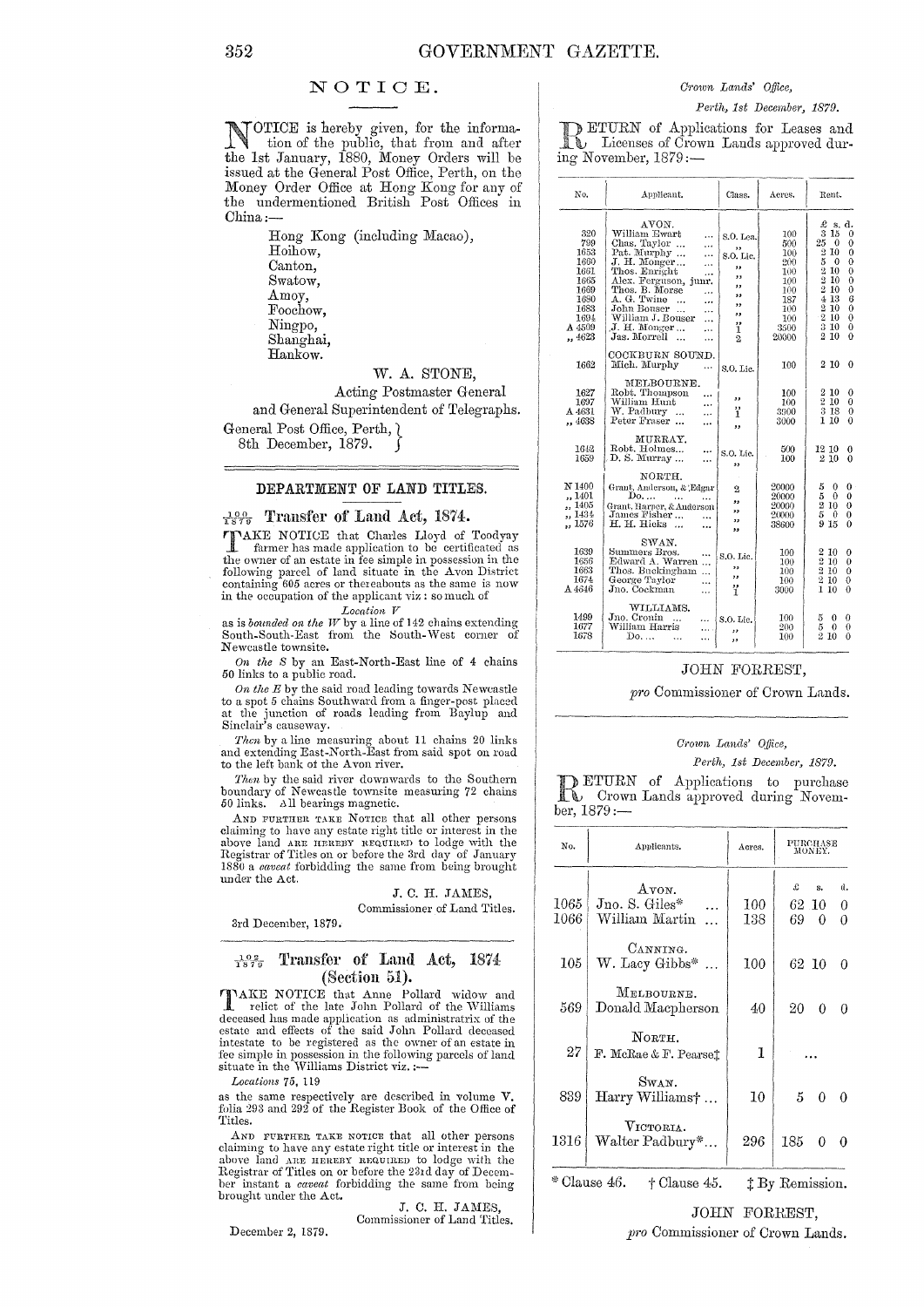## Land and Survey Office, Perth, 10th November, 1879.

TTHE undermentioned PHOTOLITHOGRAPHED PLANS are now on sale at this Office, or can be obtained from the Government Resident of the District:-

| District. |                      |                   | Photo-<br>Nos. of plan. $\left  \begin{array}{c} \text{lithographed} \\ \text{No.} \end{array} \right $ | Remarks.                                                                                                                                                                                                                                                                                                                                                                                                                                                          |                 | Price.          |
|-----------|----------------------|-------------------|---------------------------------------------------------------------------------------------------------|-------------------------------------------------------------------------------------------------------------------------------------------------------------------------------------------------------------------------------------------------------------------------------------------------------------------------------------------------------------------------------------------------------------------------------------------------------------------|-----------------|-----------------|
|           |                      |                   | L21                                                                                                     | Topographical Map, Sheet 2. Embracing the Wellington, Sussex,<br>Nelson, Kojonup, and part of the Murray and Williams Districts.<br>Showing the Coast, Islands, Rivers, Towns, Hills, Pools, Settlers'<br>Stations, Post and Telegraph Offices, Hotels, Railways, and Roads,<br>etc., between the degrees of longitude $115^{\circ}$ 10' and $118^{\circ}$ , and Lake<br>Clifton and Williams River and Blackwood River, Dickson's and<br>Gordon River<br>Colored | 5<br>7          | s. d.<br>0<br>6 |
|           |                      |                   | L24                                                                                                     | Topographical Map, Sheet 1.<br>Embracing the Swan, Canning,<br>Cockburn Sound, Avon, and part of the Murray and Williams<br>Districts. Showing the Coast, Islands, Rivers, Towns, Hills, Pools,<br>Settlers' Stations, Post and Telegraph Offices, Hotels, Railways, and<br>Roads, etc., between the degrees of long. $115^{\circ}$ 30' and $117^{\circ}$ 30',<br>Boongarra and Toodyay on the North, and Lake Clifton and 14-Mile<br>Brook on the South          | 5               | 0               |
| $\Gamma$  |                      | 30                | L29                                                                                                     | Colored<br>Showing arrangement of Runs on part of Duck Creek, Mounts                                                                                                                                                                                                                                                                                                                                                                                              | 7               | 6               |
| Do.       |                      | 31                | $_{\rm L30}$                                                                                            | Stewart, Amy, Murray, and part of road from Champion Bay<br>Showing arrangement of Runs on parts of Ashburton River, Hardy                                                                                                                                                                                                                                                                                                                                        | 2               | -6              |
| Do.       | $\ddot{\phantom{a}}$ | 33                | L32                                                                                                     | River, Henry River, Duck Creek, Mount Alexander, Mount Edith, &c.<br>Showing arrangement of Runs on part of Ashburton River,                                                                                                                                                                                                                                                                                                                                      | 2               | 6               |
| Do.       | $\ddot{\phantom{a}}$ | 34                | $_{\rm L33}$                                                                                            | Mounts Mary, Pyramid, Peebinjee Pool, etc.<br>$\ddotsc$<br>Showing arrangement of Runs on parts of Ashburton River and                                                                                                                                                                                                                                                                                                                                            | 2               | -6<br>-6        |
| Do.       |                      | 29                | L34                                                                                                     | Cane River, etc.<br>$\ddot{\phantom{a}}$<br>Showing arrangement of Runs on part of Cane River, Mount<br>Minnie, Table Hills, etc.                                                                                                                                                                                                                                                                                                                                 | 2<br>2          | 6               |
| Do.       | . .                  | 35                | L35                                                                                                     | $\ddot{\phantom{a}}$<br>$\ddot{\phantom{a}}$<br>Showing arrangement of Runs on Ashburton and Cane Rivers,<br>Beadon Water, etc<br>$\ddot{\phantom{a}}$<br>$\ddot{\phantom{a}}$                                                                                                                                                                                                                                                                                    | 2               | -6              |
| Do.       |                      | 28                | L36                                                                                                     | Showing arrangement of Runs on part of Robe River, Robe Hill,<br>Robe Pool, Wooroo Creek, Mungarathoona Creek, and Peedamullah<br>$_{\rm Hill}$                                                                                                                                                                                                                                                                                                                   | 2.              | - 6             |
| Do.       |                      | . .               | $^{\rm L37}$                                                                                            | Topographical Map, compiled from recent surveys, showing the<br>Coast, Islands, Rivers, Mountains and their altitudes, Pools, Springs,<br>Roads, etc., between the Ashburton River and the DeGrey River                                                                                                                                                                                                                                                           | 5               | - 0             |
| Do.       |                      |                   | L37                                                                                                     | The same Map, showing numbers of Sheets, and the area which<br>they encompass                                                                                                                                                                                                                                                                                                                                                                                     | 5               | - 0             |
| Do.       | $\ddot{\phantom{a}}$ | 26 & 27           | $L_{46}$                                                                                                | Showing arrangement of Runs on part of Fortescue River and<br>mouth, Mount Nicholson, Warralie Well, and part of Robe River, etc.                                                                                                                                                                                                                                                                                                                                 | 2               | -6              |
| Do.       |                      | 5, 7, 4           | L48                                                                                                     | Part of Yule River and West Branch, and Petermarer Creek, etc.                                                                                                                                                                                                                                                                                                                                                                                                    | 10              | $\overline{0}$  |
| D٥.       |                      | 1, 2, 3           | L49                                                                                                     | Showing the arrangement of Runs in the vicinity of the DeGrey<br>River, Ripon Island, Muccanoo Pool, Pyramid Hill, Strelley River,<br>Mount Blaze, Breaker Inlet, etc.                                                                                                                                                                                                                                                                                            | 10 <sub>0</sub> |                 |
| Do.       |                      | 10, 11, 12,<br>13 | L50                                                                                                     | Showing arrangement of Runs on part of Fortescue River,<br>Hamersley Range, Mounts Margaret and Righthofen, and Hooley<br>Creek, etc. $\ldots$                                                                                                                                                                                                                                                                                                                    | 10 0            |                 |
| Do.       |                      | 8, 9, 14,<br>15   | L51                                                                                                     | Showing arrangement of runs on the Sherlock, George, and part<br>of Yule Rivers                                                                                                                                                                                                                                                                                                                                                                                   | 10 <sub>0</sub> |                 |
| Do.       | $\ddot{\phantom{0}}$ | 18, 19, 24,<br>25 | L52                                                                                                     | Showing arrangement of Runs on the Harding, Nickol, Maitland,<br>and parts of the Fortescue Rivers<br>                                                                                                                                                                                                                                                                                                                                                            | 10 0            |                 |
| $\n  Do$  |                      | 20, 21, 22,<br>23 | L53                                                                                                     | Showing arrangement of Runs on parts of the Fortescue, Portland,<br>and Robe Rivers<br>$\ddot{\phantom{a}}$<br>$\ddot{\phantom{0}}$<br>$\ddot{\phantom{0}}$                                                                                                                                                                                                                                                                                                       | 100             |                 |
| Do.       |                      | 28, 29, 34,<br>35 | L54                                                                                                     | Showing arrangement of Runs on parts of the Ashburton, Cane,<br>and Robe Rivers<br>$\ddot{\phantom{a}}$<br>$\ddot{\phantom{a}}$<br>. .                                                                                                                                                                                                                                                                                                                            | 100             |                 |
| Do.       | . .                  | 6A                | L55                                                                                                     | Showing arrangement of Runs on or near the Coast between the<br>mouth of the Ashburton River, Exmouth Gulf, and Cape Cuvier.                                                                                                                                                                                                                                                                                                                                      | 10 <sub>0</sub> |                 |
| Do.       |                      | 30, 31, 32,<br>33 | $_{\rm L56}$                                                                                            | Showing arrangement of Runs on parts of the Ashburton and<br>Henry Rivers and Duck Creek<br>$\ddotsc$                                                                                                                                                                                                                                                                                                                                                             | 10 <sub>0</sub> |                 |
| Do.       |                      | 5A                | L57                                                                                                     | Showing arrangement of Runs between the<br>Murchison and<br>Gascoyne Rivers, including Shark's Bay<br>$\ddot{\phantom{0}}$<br>                                                                                                                                                                                                                                                                                                                                    | 10 <sub>0</sub> |                 |